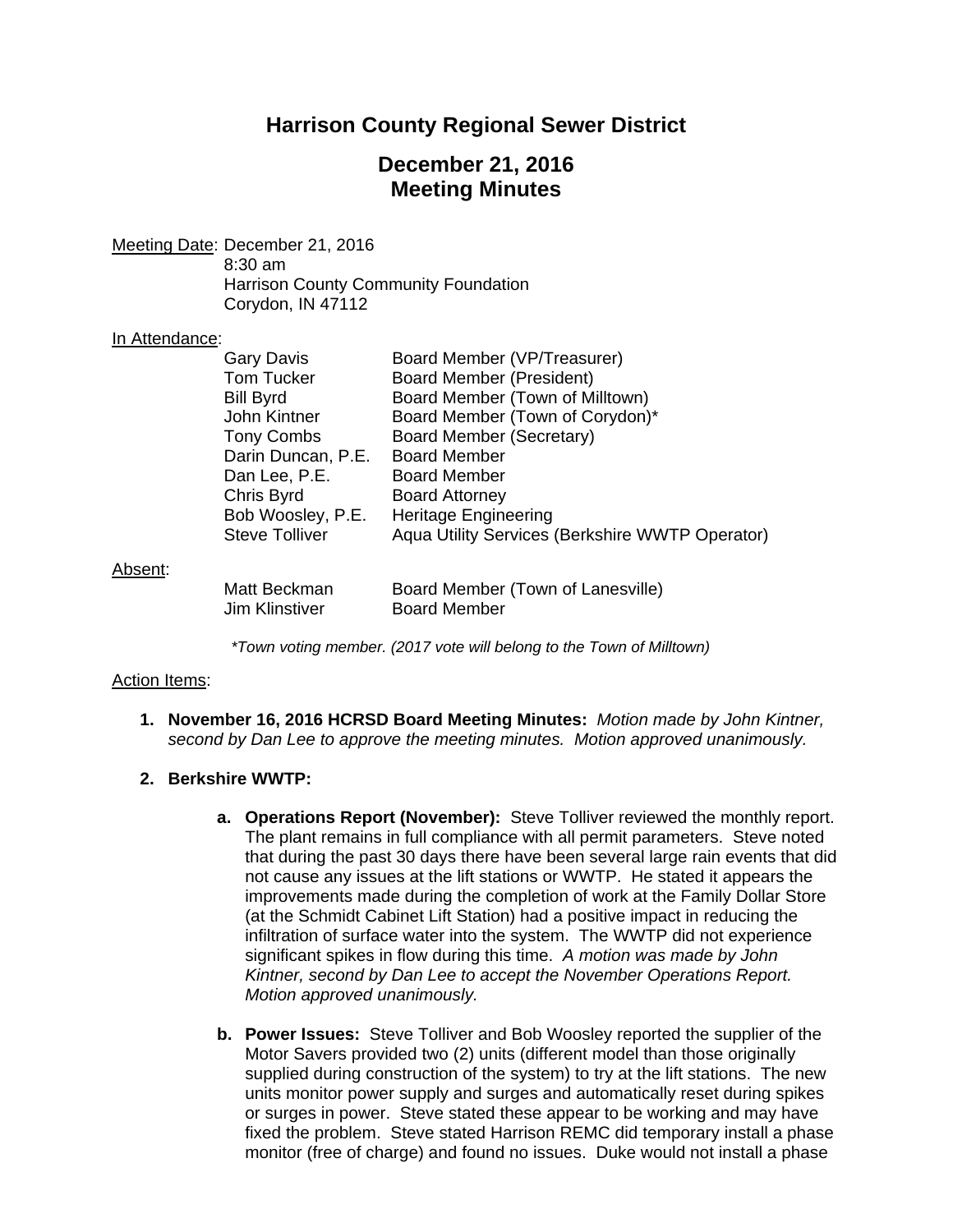HCRSD Mtg Minutes December 21, 2016 Page 2 of 3

> monitor free of charge, they wanted compensation therefore the power supply at the WWTP and Star Gas Lift Station were not monitored. It was discussed the next steps are:

- *Bob and Steve to work with Gary on making a claim to insurance on the damages caused due to the power surges. Total amount of damage was in excess of \$12,000.*
- *Bob and Steve to make a request to the supplier to provide additional motor savers, at no cost to District, for the WWTP and Schmidt Lift Station. The two (2) motor savers provided were installed at the Child Craft and Star Gas Lift Stations. Steve recommend a new motor saver be installed at the both the WWTP and Schmidt but not at the Lanesville Interchange Lift Station. Lanesville has zero (0) flow at this time. When Lanesville becomes active we will want to add the new motor saver.*
- **c. Berkshire Mobile Home Park Water Usage:** Steve reminded the Board per agreement with the owners of the mobile home park the District is to provide a water usage credit every 6 months for water used by the District for maintenance operations at the WWTP. Steve will be calculating the amount used and it will show as a credit on their next bill.
- **3. Horseshoe Casino WWTP:** Steve made the Board aware the Casino's WWTP is under an enforcement action by IDEM due to permit violations. The plant is no longer in compliance and is danger of losing their IDEM permit. Steve felt it may be advisable for the District to reach out to the Casino to see what, if any, assistance they may need from the District. According to Steve, the Casino's gaming permit is tied to the facility having a valid IDEM permit for the operation of their WWTP. Steve stated he constructed their WWTP and is very familiar with their system.

## **4. Treasurers Report:**

- **a.** *Motion made by John Kintner, second by Darin Duncan to approve the November Treasurer's Report. Motion approved unanimously.*
- **b.** *Motion made by Gary Davis, second by John Kintner to pay the following claims. Motion approved unanimously.*

## *District Checking Account:*

| i. Harrison REMC-WWTP electric service                               | \$1,403.63 |
|----------------------------------------------------------------------|------------|
| ii. Duke Energy - lift station electric service                      | \$26.17    |
| iii. Aqua Utility Services - Dec WWTP Op. & LS Maint., Nov. billings | \$3,722.79 |
| iv. Town of Corydon - Nov sewer bills                                | \$3,285.58 |
| v. Heritage Eng. - retainer/website/utility locate assistance        | \$897.10   |
| vi. State Board of Accounts - Audit installment payment              | \$4,000.00 |
|                                                                      |            |

## **5. Other Items:**

**a. State Audit Costs:** Discussion was held that something needs to be done about the cost of the State Audit. The cost was more than triple this year. It was discussed that contact should be made with Karen Shireman (newly elected State Representative) to voice our concerns. This is a statewide issue and not just a local issue. Tom mentioned he will also voice our concerns with